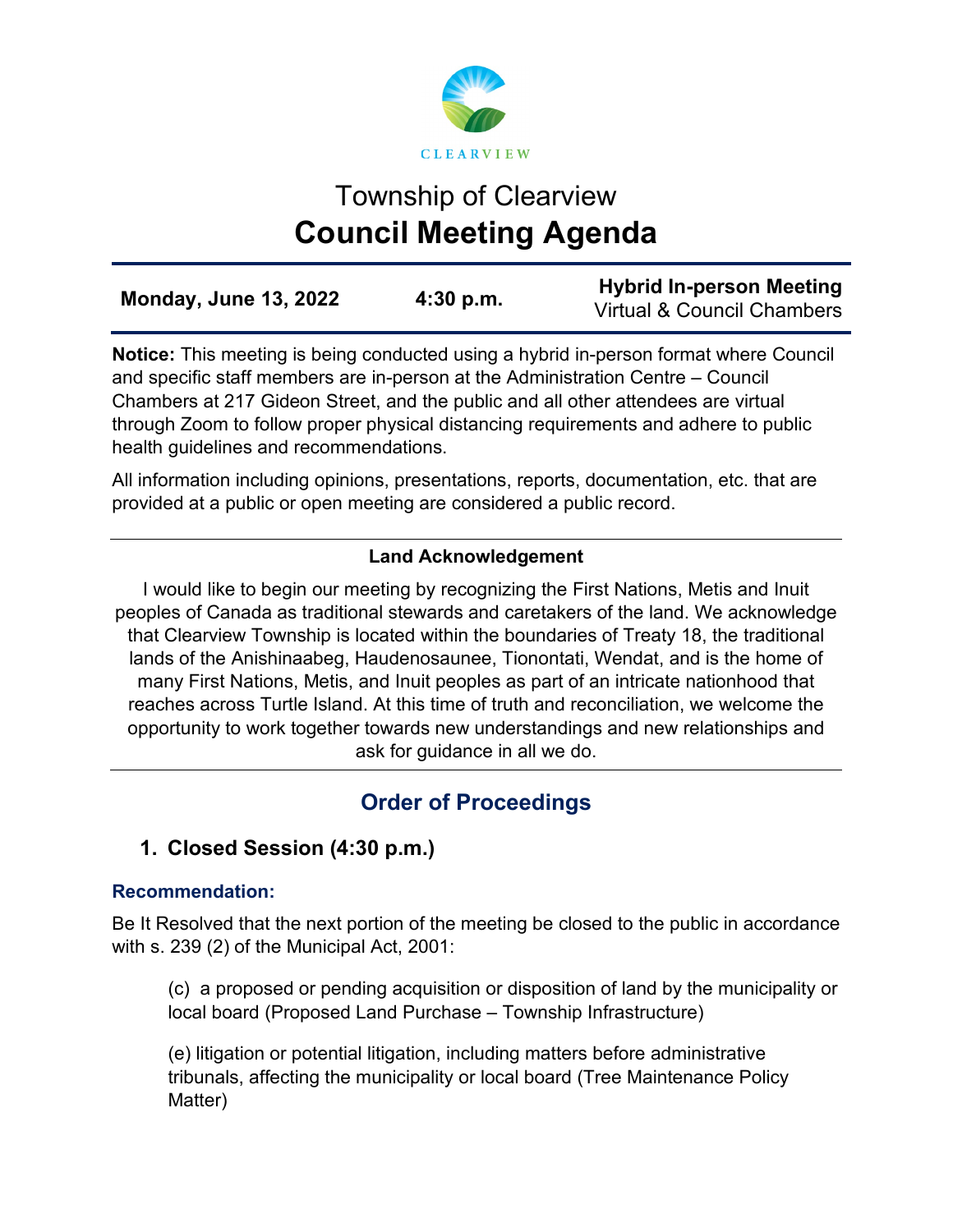**Items for Direction** (including Procedural Matters)

- a) Approval of Closed Meeting Minutes
- b) Item(s) for Closed Session:
	- Proposed Land Purchase Township Infrastructure
	- Tree Maintenance Policy Matter
- c) Identification of items to arise in Open Session
- d) Resolution to reconvene into Open Session

## **2. Approval of Agenda (5:30 p.m.)**

#### **Recommendation:**

Be It Resolved that Council of the Township of Clearview hereby approve the Agenda dated June 13, 2022 as presented.

## **3. Disclosure of Pecuniary Interest and General Nature Thereof**

## **4. Public Participation**

## **Be advised that comments and views expressed under Public Participation Period are not the views of the Township of Clearview, Council, or the Administration.**

Written comments will be received until noon on June 13<sup>th</sup>, 2022. Please note that any submissions received after 12:00 noon will not be added to the June 13<sup>th</sup> Council agenda.

To submit a comment, the public must use the public participation portal on the Township's website at:

<https://www.clearview.ca/government-committees/council/public-participation-period>

## **5. Deputations and Presentations**

## **5.1 [Presentation - Regional Affordable Housing Task Force](https://www.clearview.ca/sites/default/files/uploads/publications/5.1_presentation_-_regional_housing_task_force.pdf)  [Report – Regional Housing Task Force SGB](https://www.clearview.ca/sites/default/files/uploads/publications/5.1_report_-_regional_housing_task_force_south_georgian_bay.pdf)**

**Presentation by:** Marg Scheben-Edey, Task Force Chairperson

## **6. Public Meetings**

No public meetings.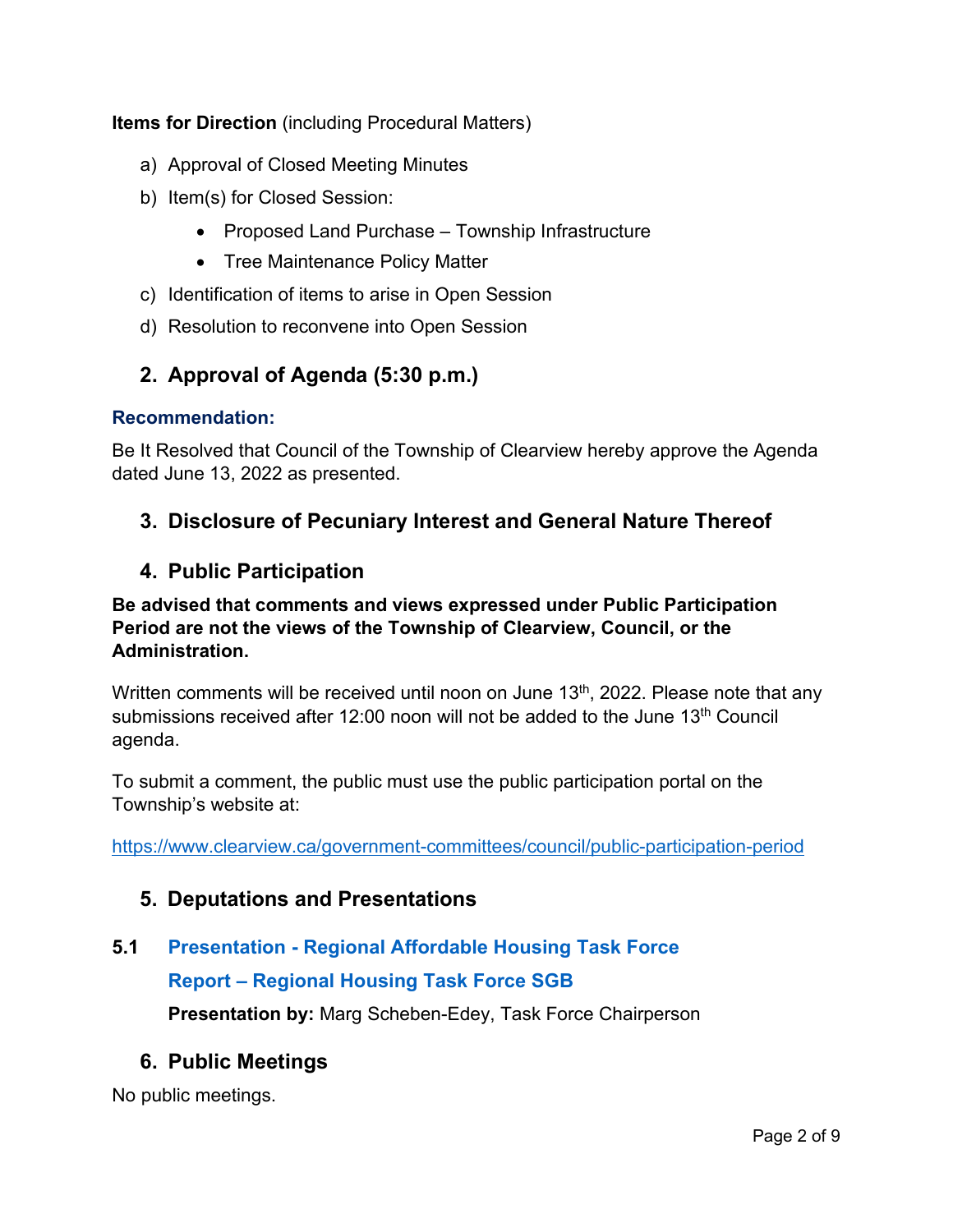## **7. Approval of Council Meeting Minutes**

#### **Recommendation:**

Be It Resolved that Council of the Township of Clearview hereby approves the Minutes of the following Council Meetings as presented:

- **May 25, 2022 Special Council Meeting [\(Planning Public Meeting\)](https://www.clearview.ca/sites/default/files/uploads/publications/2022-05-25_special_council_meeting_minutes_planning_public_meeting.pdf)**
- **[May 30, 2022 Regular Council Meeting](https://www.clearview.ca/sites/default/files/uploads/publications/2022-05-30_council_meeting_minutes.pdf)**
- **8. Business arising from Minutes (if any)**
- **9. Communications from the Mayor**
- **9.1. Closed Session Report (if any)**

#### **9.2. [Operation Smile Canada Proclamation Request](https://www.clearview.ca/sites/default/files/uploads/publications/9.2_longest_day_of_smiles_proclamation_request.pdf)**

#### **Recommendation:**

Be It Resolved that Council of the Township of Clearview hereby request that the Mayor proclaim June 19, 2022 as the Longest Day of SMILES, to encourage community ambassadors to raise awareness and funds to help a child born with a cleft condition smile and change their life with free, safe, cleft surgery and comprehensive care.

#### **9.3. [NVCA Board Meeting Highlights –](https://www.clearview.ca/sites/default/files/uploads/publications/9.3_nvca_board_meeting_highlights_-_may_2022.pdf) May 2022**

#### **Recommendation:**

Be It Resolved that Council of the Township of Clearview hereby receive Communications from the Mayor for information.

## **10. County Reports and Information**

- **10.1 County of Simcoe News Release – [County Launches Survey on Waste](https://www.clearview.ca/sites/default/files/uploads/publications/10.1_release_-_county_of_simcoe_launches_survey_on_waste_programs.pdf)  [Programs](https://www.clearview.ca/sites/default/files/uploads/publications/10.1_release_-_county_of_simcoe_launches_survey_on_waste_programs.pdf)**
- **10.2 County of Simcoe News Release – [County Launches Online Booking Portal](https://www.clearview.ca/sites/default/files/uploads/publications/10.2_release_-_county_launches_online_booking_portal_for_archives_appointments.pdf)  [for Archives Appointments](https://www.clearview.ca/sites/default/files/uploads/publications/10.2_release_-_county_launches_online_booking_portal_for_archives_appointments.pdf)**
- **10.3 County of Simcoe Correspondence – [Establishment of Information Library](https://www.clearview.ca/sites/default/files/uploads/publications/10.3_county_of_simcoe_correspondence_-_establishment_of_information_library_service_ils.pdf)  [Service \(ILS\)](https://www.clearview.ca/sites/default/files/uploads/publications/10.3_county_of_simcoe_correspondence_-_establishment_of_information_library_service_ils.pdf)**

#### **Recommendation:**

Be It Resolved that Council of the Township of Clearview hereby receive County Reports and Information.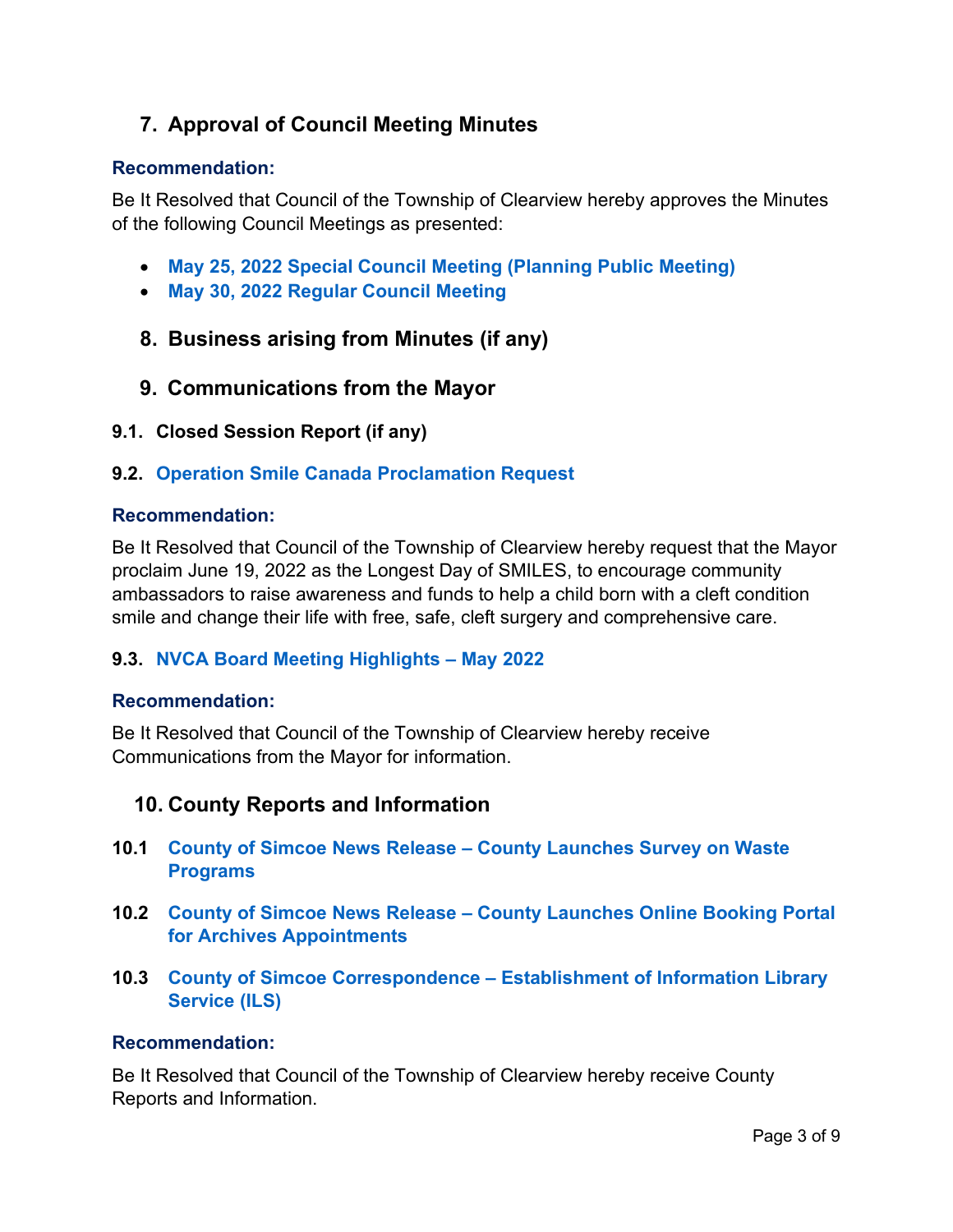## **11. Council Reports and Community Announcements**

## **11.1. Ward Reports**

## **12. Department Reports and By-laws**

## **Public Works**

## **[PW-023-2022 Creemore Water and Wastewater Capacity Update](https://www.clearview.ca/sites/default/files/uploads/publications/pw-023-2022_creemore_water_and_wastewater_capacity_update.pdf)**

## **[Appendix A - Blue Sky Membrane Performance Testing \(June 2022\)](https://www.clearview.ca/sites/default/files/uploads/publications/pw-023-2022_appendix_a_-_blue_sky_membrane_performance_testing_june_2022.pdf)**

## **[Appendix B - RJ Burnside Memorandum](https://www.clearview.ca/sites/default/files/uploads/publications/pw-023-2022_appendix_b_-_rj_burnside_memorandum.pdf)**

#### **Recommendation:**

Be It Resolved that Council of the Township of Clearview hereby:

1) Receive report PW-023-2022 (Creemore Water and Wastewater Capacity Update) dated June 13, 2022, for information.

## **[PW-024-2022 Creemore Water and Wastewater Master Servicing Plan](https://www.clearview.ca/sites/default/files/uploads/publications/pw-024-2022_creemore_water_and_wastewater_master_servicing_plan.pdf)**

## **[Appendix A – Time Task Matrix for MSP](https://www.clearview.ca/sites/default/files/uploads/publications/pw-024-2022_appendix_a_-_time_task_matrix_for_msp.pdf)**

## **[Appendix B – Letter of Intent for Funding](https://www.clearview.ca/sites/default/files/uploads/publications/pw-024-2022_appendix_b_-_letter_of_intent_for_funding.pdf)**

#### **Recommendation:**

Be It Resolved that Council of the Township of Clearview hereby:

- 1) Receive report PW-024-2022 (Creemore Water and Wastewater Master Servicing Plan) dated June 13, 2022; and,
- 2) Direct staff to have RJ Burnside initiate the Creemore Water and Wastewater Master Servicing Plan as described in this report; and,
- 3) Direct staff to negotiate the terms of the funding agreement(s) as described and referenced in the Letter of Intent in Appendix B and return to Council with agreements for approval.

## **Community Services**

## **[CS-031-2022 Severing Houses Surplus to Farmers Needs through Farm](https://www.clearview.ca/sites/default/files/uploads/publications/cs-031-2022_-_severing_a_surplus_house_via_a_farm_amalgamation.pdf)  [Consolidation](https://www.clearview.ca/sites/default/files/uploads/publications/cs-031-2022_-_severing_a_surplus_house_via_a_farm_amalgamation.pdf)**

#### **Recommendation:**

Be It Resolved that Council of the Township of Clearview hereby: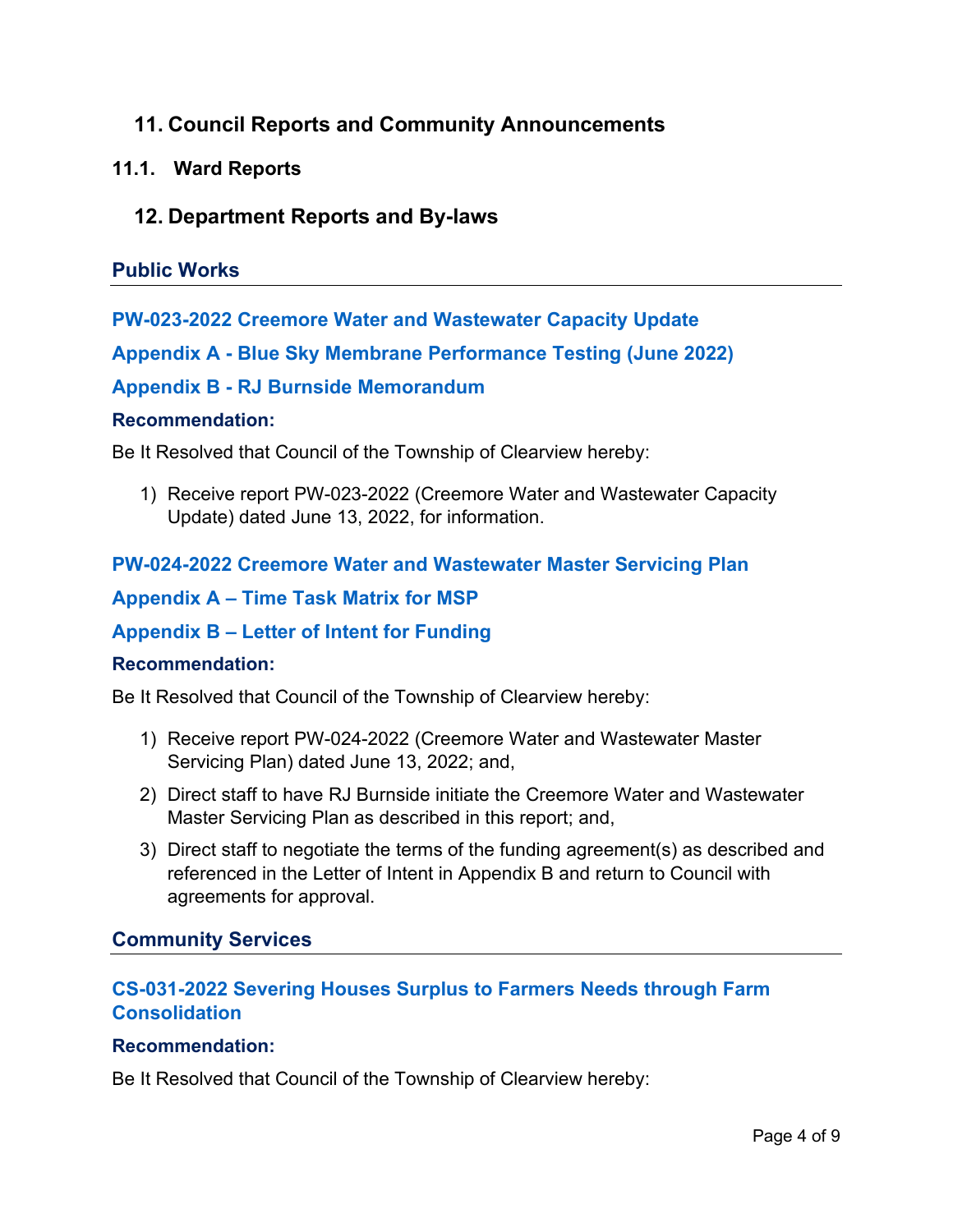- 1) Receive report CS-031-2022 (Severing Houses Surplus to a Farmers Needs through a Farm Consolidation) dated June 13, 2022; and,
- 2) Support the policies of Official Plan Amendment Number 22 when reviewing applications for severances of farmhouses as part of farm amalgamations.

## **[CS-032-2022 Housekeeping Zoning](https://www.clearview.ca/sites/default/files/uploads/publications/cs-032-2022_-_approval_housekeeping_zoning_by-law_amendment_2022_1.pdf) By-law Amendment 2022**

#### **Recommendation:**

Be It Resolved that Council of the Township of Clearview hereby:

- 1) Receive report CS-032-2022 (Zoning By-law Amendment Housekeeping 2022) dated May 25, 2022; and,
- 2) That By-law 22-26 being a Housekeeping Amendment to Zoning By-law 06-54, be presented to Council for approval.

#### **[CS-033-2022 Zoning By-law Amendment 143-145 Mill Street, Creemore](https://www.clearview.ca/sites/default/files/uploads/publications/cs-033-2022_-_zoning_by-law_143-145_mill_street.pdf)**

#### **Recommendation:**

Be It Resolved that Council of the Township of Clearview hereby:

- 1) Receive report CS-033-2022 (Zoning By-law Amendment 143-145 Mill Street, Creemore) dated June 13<sup>th</sup>, 2022; and,
- 2) That By-law 22-45 for the lands municipally known as 143-145 Mill Street and legally described as Pt Lot 13 and Pt Lot 14, Plan 315 formerly in Town of Creemore, now in the Township of Clearview, be presented to Council for approval.

## **[CS-034-2022 Zoning By-law Amendment 5328 County Road 9, New Lowell](https://www.clearview.ca/sites/default/files/uploads/publications/cs-034-2022_-_zoning_by-law_5328_county_road_9.pdf)**

#### **Recommendation:**

Be It Resolved that Council of the Township of Clearview hereby:

- 1) Receive report CS-034-2022 (Zoning By-law Amendment 5328 County Road 9) dated June  $13<sup>th</sup>$ , 2022; and,
- 2) That By-law 22-44 for the lands municipally known as 5328 County Road 9 and legally described as Lot 10, Part of Lot 21, Plan 116 formerly in Township of Sunnidale, now in the Township of Clearview, be presented to Council for approval.

## **CAO/Administration**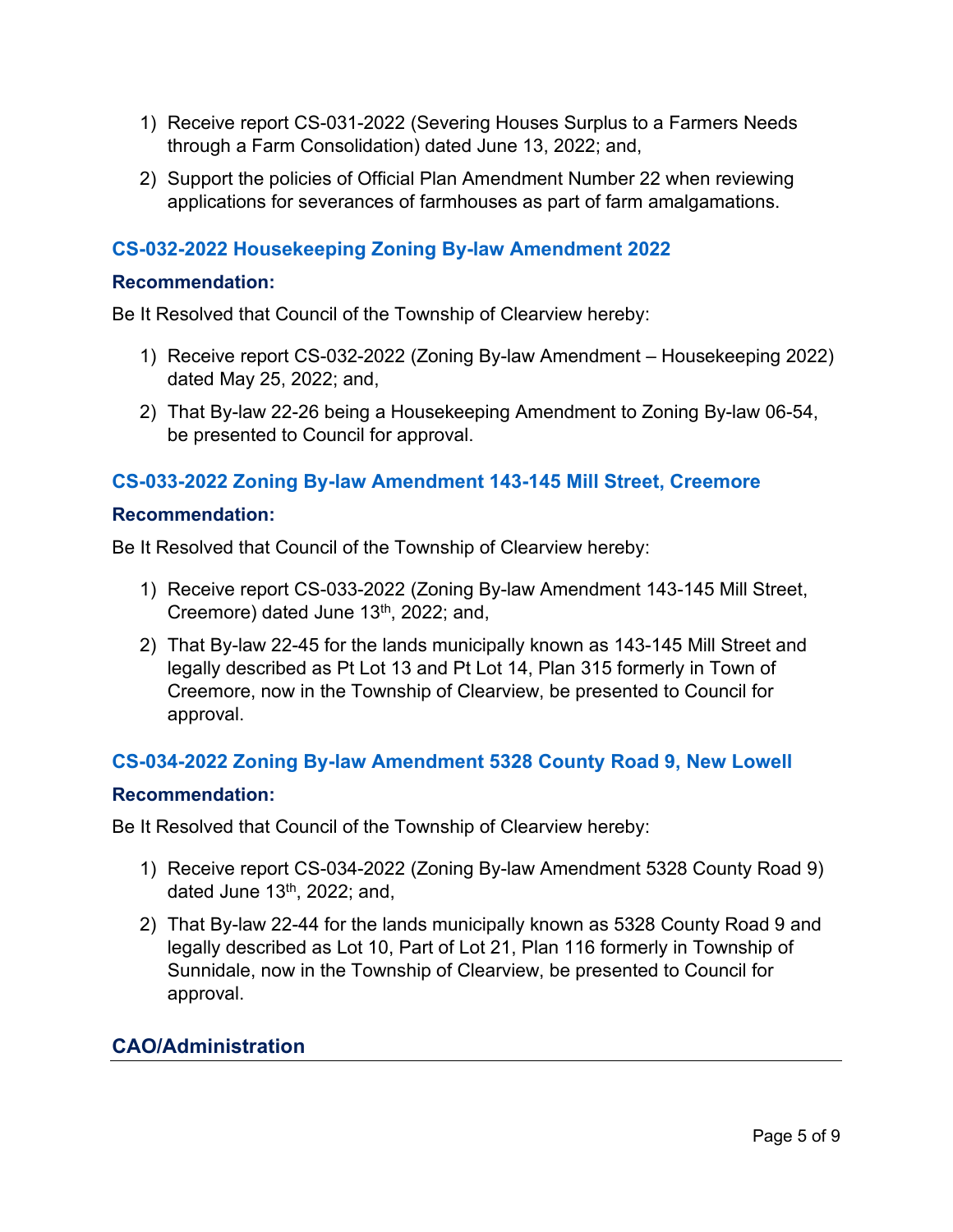## **[CAO-001-2022 Annual Corporate Report 2021](https://www.clearview.ca/sites/default/files/uploads/publications/cao-001-2022_2021_annual_corporate_report.pdf)**

#### **Recommendation:**

Be It Resolved that Council of the Township of Clearview hereby:

1) Receive report CAO-001-2022 (2021 Annual Corporate Report) dated June 13, 2022, for information.

#### **CAO-002-2022 [Climate Action Report](https://www.clearview.ca/sites/default/files/uploads/publications/cao-002-2022_climate_action_report.pdf)**

#### **Recommendation:**

Be It Resolved that Council of the Township of Clearview hereby:

- 1) Receive report CAO-002-2022 (Climate Action Report) dated June 13, 2022; and,
- 2) Appoint a Climate Action Committee following the community engagement process and draft terms of reference; and,
- 3) Direct the CAO to confirm full membership to the Federation of Canadian municipalities (FCM) and further the CAO recommend to council for the opportunity and participation of interested councillors in the various FCM committees that focus on Climate Protection and funding opportunities; and,
- 4) Recognize a climate crisis exists and direct staff through the CAO to continue their work and to implement the most recent best practices that reduce emissions and through increased community engagement practices develop with the community greater economic and social resiliency while recognizing the increased probability of sudden climate events; and,
- 5) Approve and schedule a council/staff workshop on a Community Economic Development (CED); and,
- 6) Direct the CAO to create readiness for a Community Economic Development (CED) process and to implement an initial community engagement discussion with Service Clubs, the Creemore BIA, the Clearview Chamber of Commerce, and Clearview Township's Community Halls.

## **CAO-003-2022 [Traffic Calming Policy & Speed Reduction Legal/Insurance](https://www.clearview.ca/sites/default/files/uploads/publications/cao-003-2022_traffic_calming_policy_speed_reduction_opinion.pdf)  [Opinion](https://www.clearview.ca/sites/default/files/uploads/publications/cao-003-2022_traffic_calming_policy_speed_reduction_opinion.pdf)**

#### **Recommendation:**

Be It Resolved that Council of the Township of Clearview hereby:

1) Receive report CAO-003-2022 (Traffic Calming Policy & Speed Reduction Legal/Insurance Opinion) dated June 13, 2022, for information.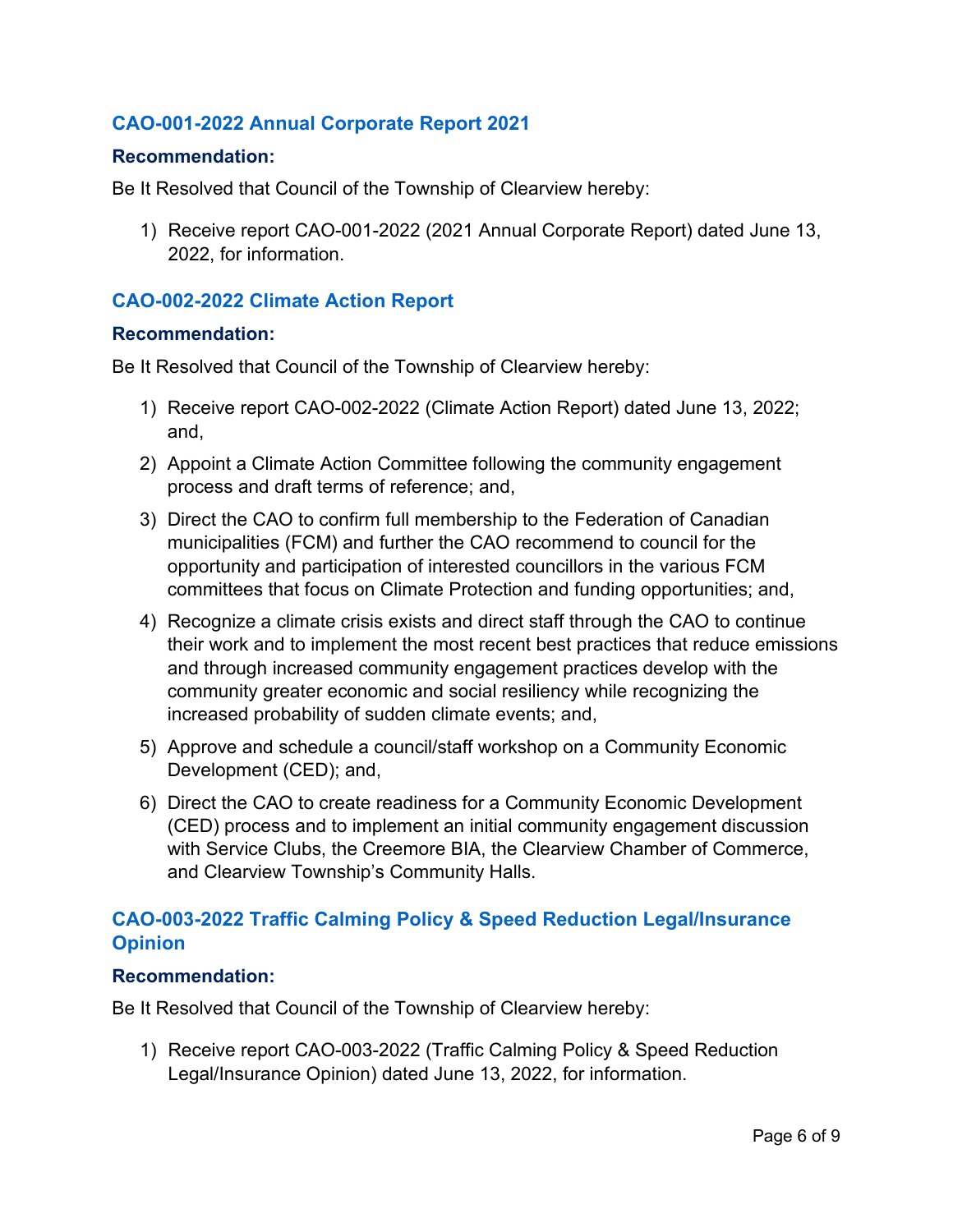## **Legislative Services/Clerks**

## **[LS-013-2022 Update to Board & Committee Appointment Policy](https://www.clearview.ca/sites/default/files/uploads/publications/ls-013-2022_update_to_board_and_committee_appointment_policy.pdf)**

#### **Recommendation:**

Be It Resolved that Council of the Township of Clearview hereby:

- 2) Receive report LS-013-2022 (Update to Board & Committee Appointment Policy) dated June 13, 2022; and,
- 3) That Council approve the updated Board & Committee Appointment Policy as attached as Appendix B to this report; and,
- 4) That the revised Policy be effective immediately.

## **[LS-014-2022 Encroachment Agreement Application – 794071 County Road 124](https://www.clearview.ca/sites/default/files/uploads/publications/ls-014-2022_encroachment_agreement_request_-_794071_county_road_124.pdf)**

#### **Recommendation:**

Be It Resolved that Council of the Township of Clearview hereby:

- 1) Receive report LS-014-2022 (Encroachment Agreement Application 794071 County Road 124) dated June 13, 2022; and,
- 2) That Council approve the application for an encroachment agreement submitted by Darryl Robinson; and,
- 3) That a by-law authorizing an Encroachment Agreement with Darryl Robinson for an encroachment onto the Township road allowance known as River Street, be presented to Council at the June 13, 2022 regular meeting.

## **[LS-015-2022 Extend Electronic](https://www.clearview.ca/sites/default/files/uploads/publications/ls-015-2022_extend_electronic_meeting_participation.pdf) Meeting Participation**

#### **Recommendation:**

Be It Resolved that Council of the Township of Clearview hereby:

- 1) Receive report LS-015-2022 (Extend Electronic Meeting Participation) dated June 13, 2022; and,
- 2) That in accordance with section 2.6 of the Township Procedure By-law as amended, Council approves extending electronic meeting participation for Council, Committee and Board meetings for a period of one year, expiring May 4, 2023.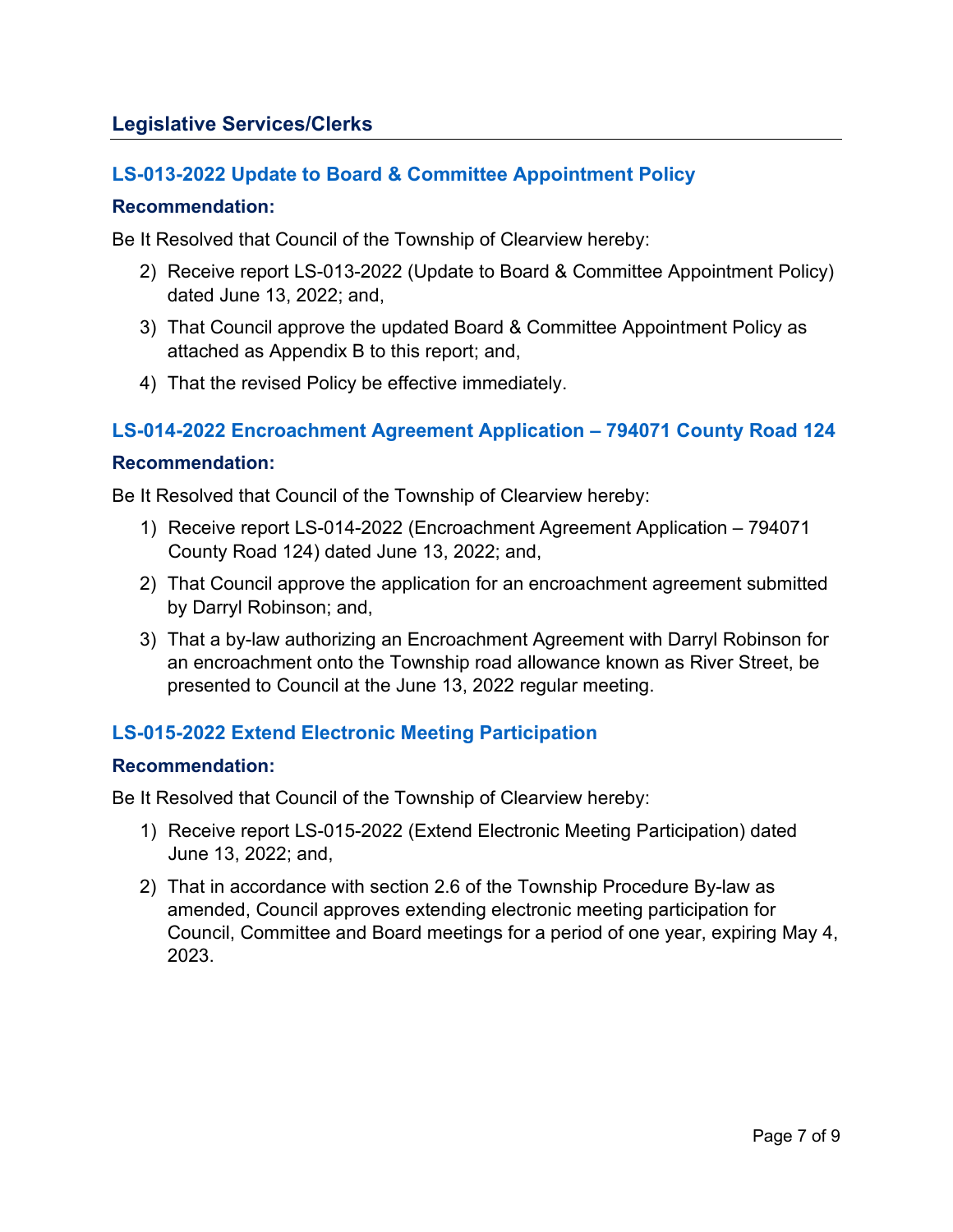#### **By-laws**

#### **22-26 Zoning By-law [Amendment – Housekeeping Items 2022](https://www.clearview.ca/sites/default/files/uploads/publications/22-26_zba_housekeeping_items.pdf)**

#### **Recommendation:**

Be It Resolved that By-law 22-26, being a by-law to regulate the use of land and the character, location and use of buildings and structures on lands within the Township of Clearview, be presented and read a first, second and third time and finally passed this  $13<sup>th</sup>$  day of June, 2022.

#### **[22-44 Zoning By-law Amendment – 5328 County Road 9](https://www.clearview.ca/sites/default/files/uploads/publications/22-44_zba_5328_county_road_9.pdf)**

#### **Recommendation:**

Be It Resolved that By-law 22-44, being a by-law to regulate the use of land and the character, location and use of buildings and structures on lands municipally known as 5328 County Road 9, and legally described as Lot 10 Part of Lot 21, Plan 116, be presented and read a first, second and third time and finally passed this 13th day of June, 2022.

#### **[22-45 Zoning By-law Amendment – 143-145 Mill Street](https://www.clearview.ca/sites/default/files/uploads/publications/22-45_zba-143-145_mill_street.pdf)**

#### **Recommendation:**

Be It Resolved that By-law 22-45, being a by-law to regulate the use of land and the character, location and use of buildings and structures on lands municipally known as 143 and 145 Mill Street, Creemore, and legally described as Plan 315 Part Lot 13 and Part Lot 14, be presented and read a first, second and third time and finally passed this  $13<sup>th</sup>$  day of June, 2022.

#### **[22-46 Appoint Building Inspector \(Jacob Fleer\)](https://www.clearview.ca/sites/default/files/uploads/publications/22-46_appoint_building_inspector_jacob_fleer.pdf)**

#### **Recommendation:**

Be It Resolved that By-law 22-46, being a by-law to appoint a Building Inspector for the Township of Clearview, be presented and read a first, second and third time and finally passed this 13th day of June, 2022.

#### **[22-47 Appoint Municipal Clerk \(Barbara Kane\)](https://www.clearview.ca/sites/default/files/uploads/publications/22-47_appoint_municipal_clerk_barbara_kane.pdf)**

#### **Recommendation:**

Be It Resolved that By-law 22-47, being a by-law to appoint a Municipal Clerk for the Township of Clearview, be presented and read a first, second and third time and finally passed this 13<sup>th</sup> day of June, 2022.